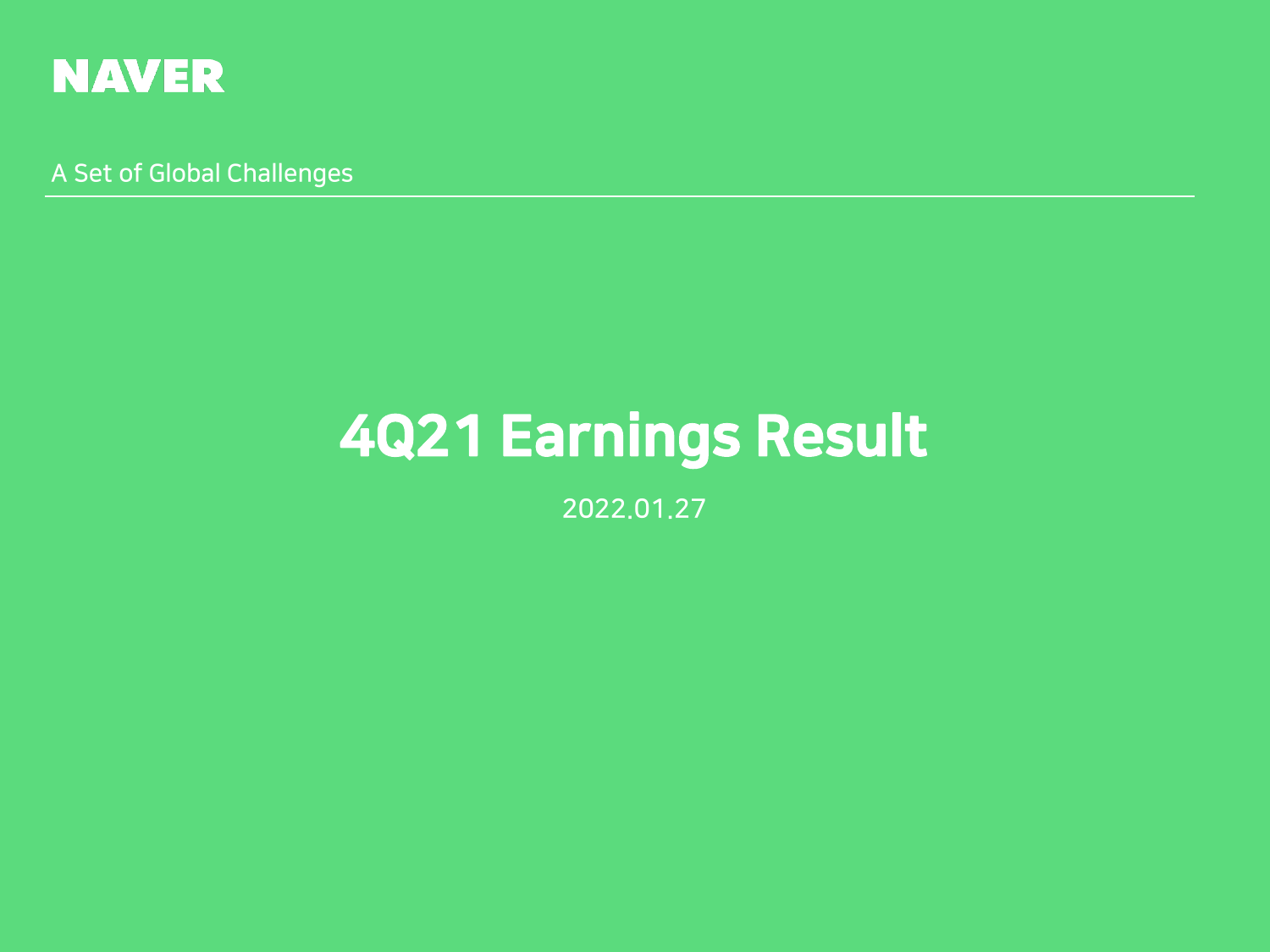## Disclaimer

The financial information included in this document are earnings results based on K-IFRS.

This document is provided for the convenience of investors, and the external review on our financial results are yet to be completed; therefore, certain part(s) of this document is subject to change upon the review results.

The company does not make any representation or accept liability, As to the accuracy or completeness of the financial and operational results stated, And nothing contained herein is, or shall be relied upon as a promise or representation, whether as to the past or the future.

This document shall not be utilized for any legal purposes in regards to investors' investment results, and the company hereby expressly disclaims any and all liability resulting from investors' reliance on the information containedherein.

This document only speaks of the information as of the date they are made,

and the company is not responsible for providing updates contained in this document in light of new information or future.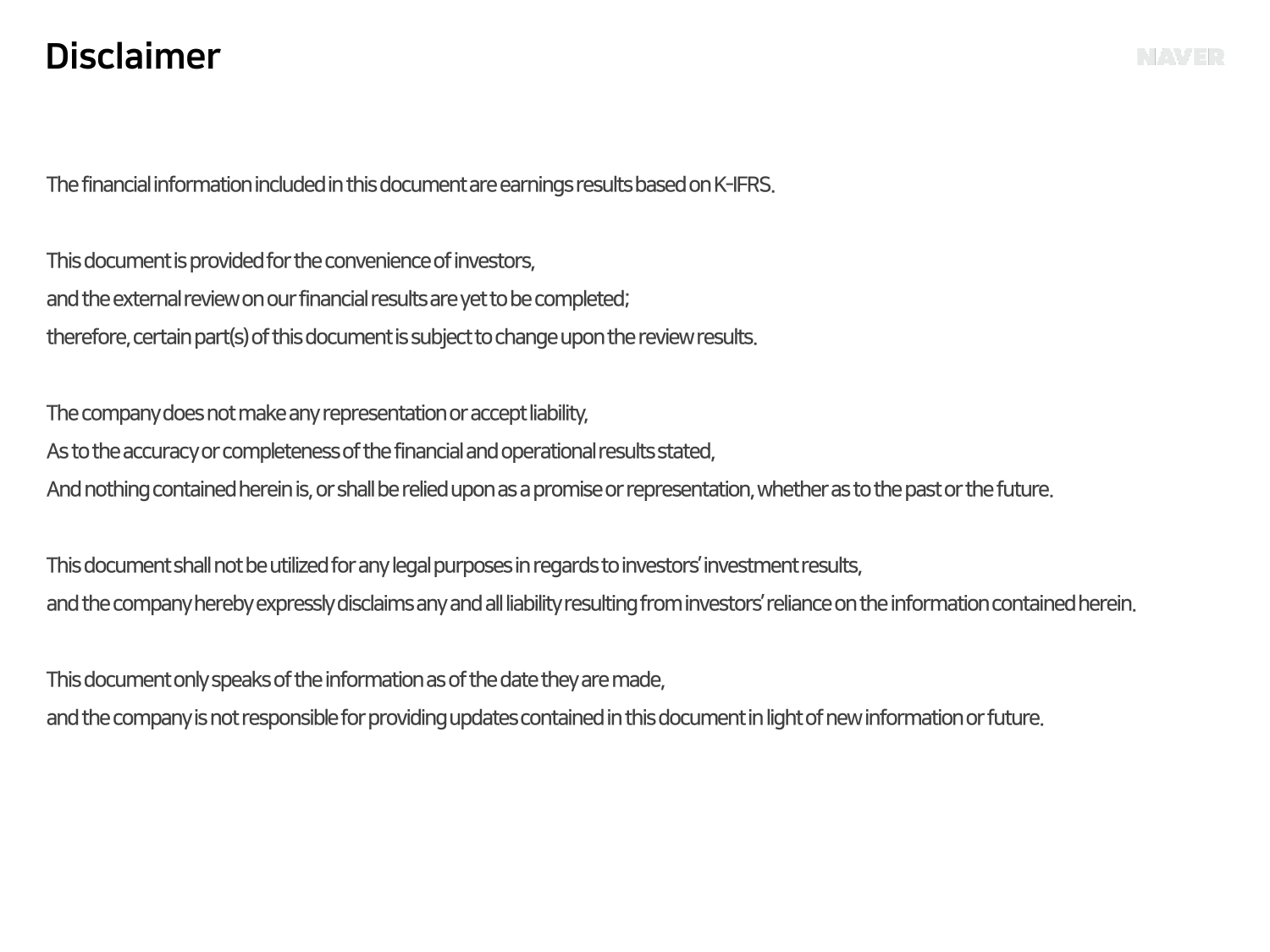## Earnings Summary

- 4Q21 operating revenue rose 27.4% YoY as all business segments including contents & fintech delivered solid growth
- 2021 operating revenue increased 28.5% YoY and adjusted EBITDA grew 22.2% YoY

| (bn KRW)                  | 4Q20    | 3Q21    | 4Q21**  | Y/Y      | Q/Q      | FY2021   | Y/Y      |
|---------------------------|---------|---------|---------|----------|----------|----------|----------|
| <b>Operating Revenue</b>  | 1,512.6 | 1,727.3 | 1,927.7 | 27.4%    | 11.6%    | 6,817.6  | 28.5%    |
| <b>Search Platform</b>    | 770.2   | 824.9   | 886.9   | 15.2%    | 7.5%     | 3,290.5  | 17.4%    |
| Commerce                  | 316.8   | 380.3   | 405.2   | 27.9%    | 6.6%     | 1,475.1  | 35.4%    |
| Fintech                   | 201.1   | 241.7   | 295.2   | 46.8%    | 22.1%    | 979.0    | 44.5%    |
| Contents                  | 138.9   | 184.1   | 233.3   | 67.9%    | 26.7%    | 692.9    | 50.6%    |
| Cloud                     | 85.6    | 96.2    | 107.2   | 25.2%    | 11.4%    | 380.0    | 38.9%    |
| <b>Operating Expenses</b> | 1,188.9 | 1,377.5 | 1,576.5 | 32.6%    | 14.4%    | 5,492.1  | 34.3%    |
| <b>Operating Income</b>   | 323.8   | 349.8   | 351.2   | 8.5%     | 0.4%     | 1,325.5  | 9.1%     |
| <b>Adjusted EBITDA*</b>   | 419.2   | 510.1   | 483.5   | 15.3%    | $-5.2%$  | 1,914.6  | 22.2%    |
| <b>Net Income</b>         | 384.1   | 322.7   | 235.7   | $-38.6%$ | $-27.0%$ | 16,413.5 | 1,842.4% |

\* EBITDA + stock-based compensation

\* A change in NAVER Plus Membership reward point accounting method led to (+/-) adjustments in Commerce (-W18bn) and Fintech (+W14bn) segments' revenue and operating expense, with no impact to operating income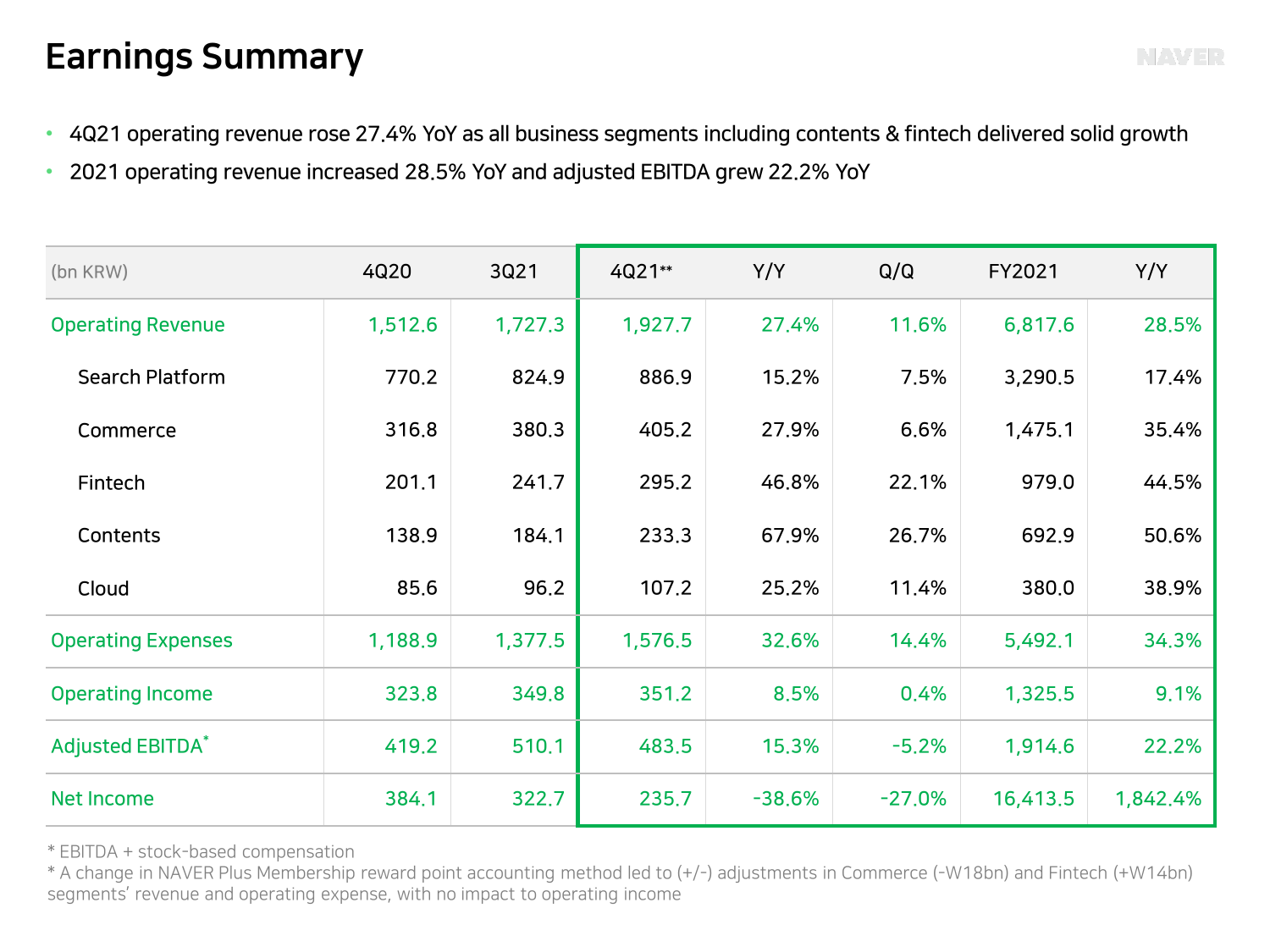## Search Platform Search, Display



#### Quarterly Revenue

(bn KRW)



4Q21 YoY 15.2%↑/ QoQ 7.5%↑ 2021 YoY 17.4%↑ (Search) YoY 11.2%↑/ QoQ 4.6%↑ (Display) YoY 26.1%↑/ QoQ 15.4%↑

- Search revenue rose as business queries increased with technology improvement and UGC/SmartPlace expansion
- Peak seasonality, continued performance ads growth, and line-up addition including premium video ads for major brands drove Display growth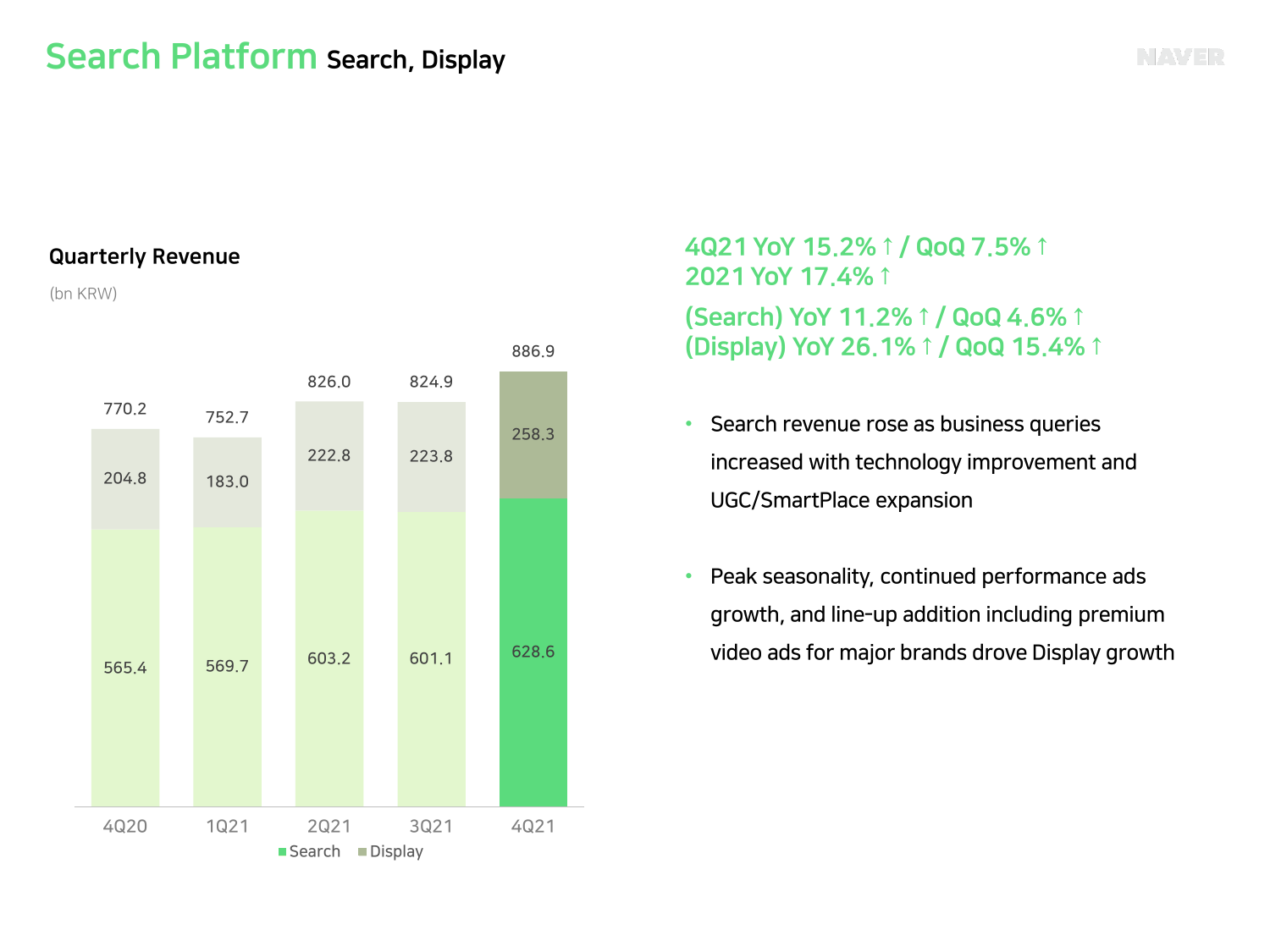#### Quarterly Revenue

(bn KRW)



4Q21 YoY 27.9%↑/ QoQ 6.6%↑ YoY 33.6%↑/ QoQ 11.3%↑, excluding the accumulated accounting method change impact 2021 YoY 35.4%↑

- The number of Brandstores marked 617, 4Q GMV increased 110% YoY, with annual GMV recording 1.9 trillion KRW
- Shopping LIVE GMV rose 4.7x YoY. Live shows with over 100 million KRW GMV posted 39% QoQ growth
- Monthly average new Smartstore sellers recorded 28k, well above the pre-COVID level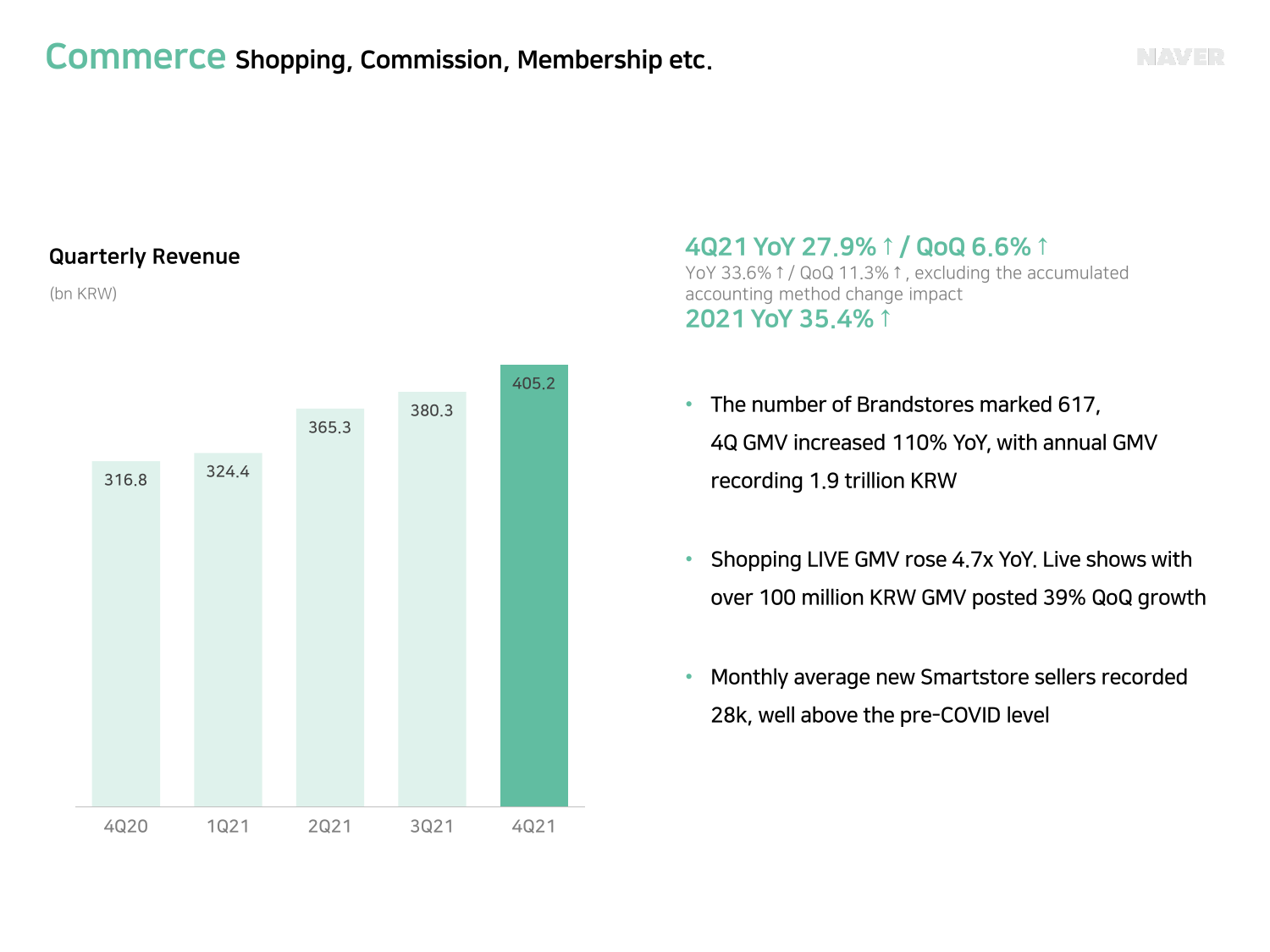## Fintech Pay service, Digital Finance etc.

#### Quarterly Revenue

(bn KRW)



4Q21 YoY 46.8%↑/ QoQ 22.1%↑ YoY 39.8%↑/ QoQ 16.3%↑, excluding the accumulated accounting method change impact 2021 YoY 44.5%↑

- NAVER Pay TPV\* reached 10.9 trillion KRW, as global outside partner expansion led to 60% YoY external TPV growth
- Number of NAVER Smart Order and QR-based offline payment partners reached 230k, while total offline payment volume rose 2.6x YoY
- Smartstore seller loan balance reached 130 billion KRW and key indicators improved with ACSS stabilization

\* TPV: Total Payment Volume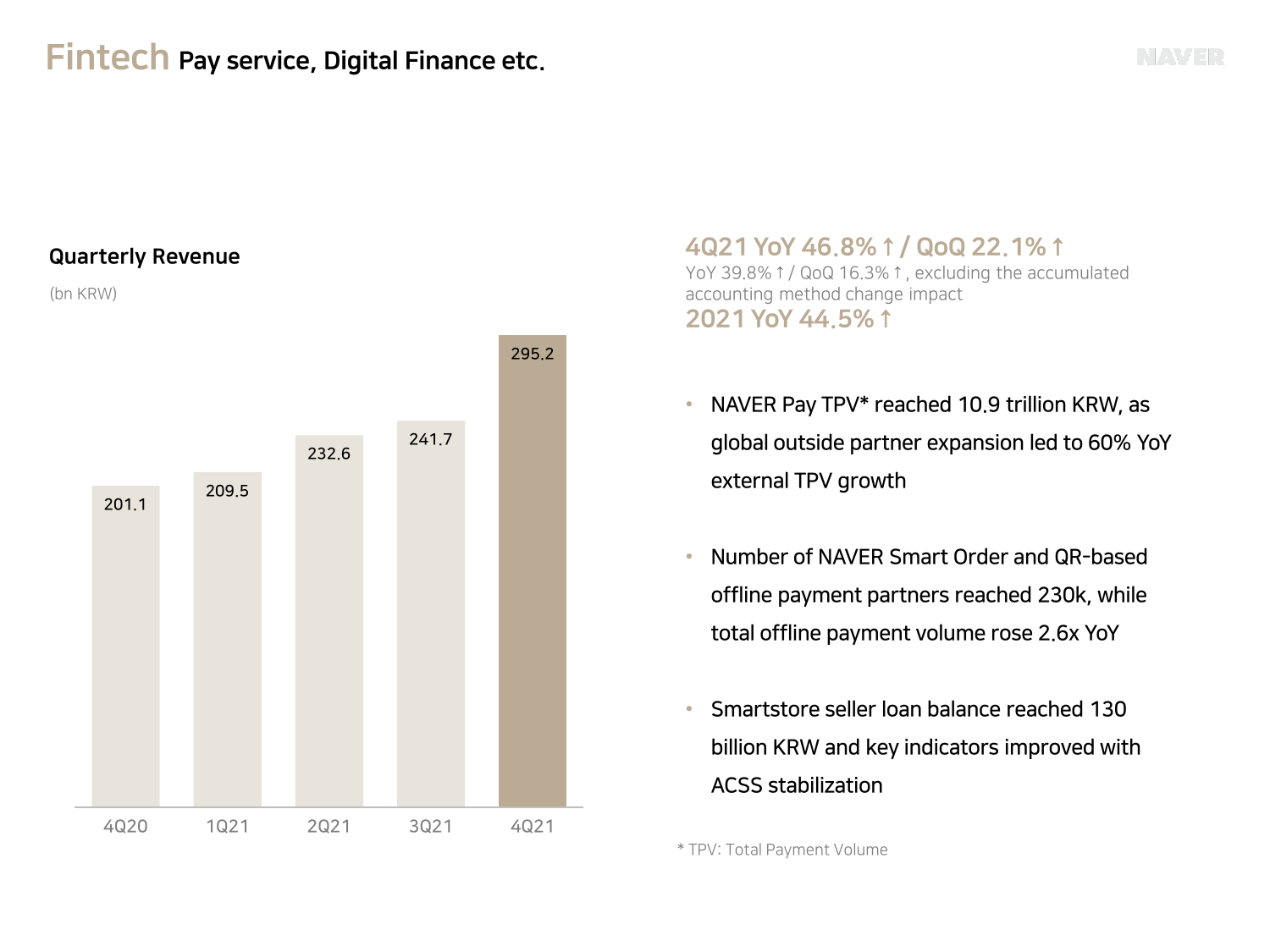### Contents Webtoon, ZEPETO, SNOW, Music etc.

#### Quarterly Revenue

(bn KRW)

![](_page_6_Figure_4.jpeg)

### 4Q21 YoY 67.9%↑/ QoQ 26.7%↑ 2021 YoY 50.6%↑

- Annual GMV surpassed 1 trillion KRW, driven by expansion of original IP, cross-border content, and IP business
- SNOW revenue increased 174% YoY from the growth of ZEPETO creator ecosystem and adoption of SNOW camera subscription model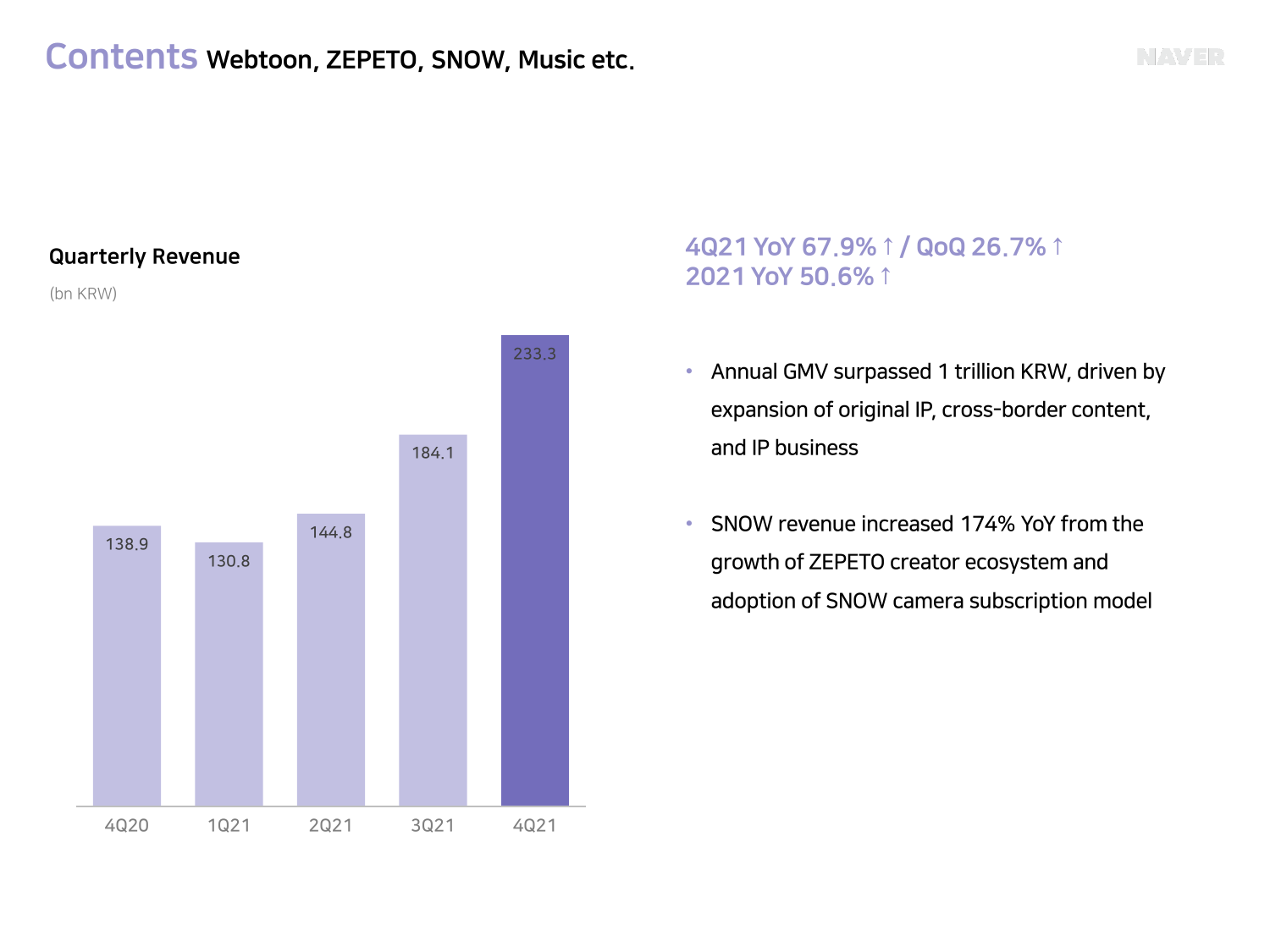## Cloud NCP, WORKS, Clova etc.

#### Quarterly Revenue

(bn KRW)

![](_page_7_Figure_3.jpeg)

### 4Q21 YoY 25.2%↑/ QoQ 11.4%↑ 2021 YoY 38.9%↑

- Continued revenue growth with new orders from major clients including Nonghyup Bank, SK Rent A Car, and E1
- NAVER Labs unveils 'ARCVERSE', a metaverse ecosystem connecting real and virtual worlds using AI, Robot, Cloud technology: to be implemented in NAVER's second headquarters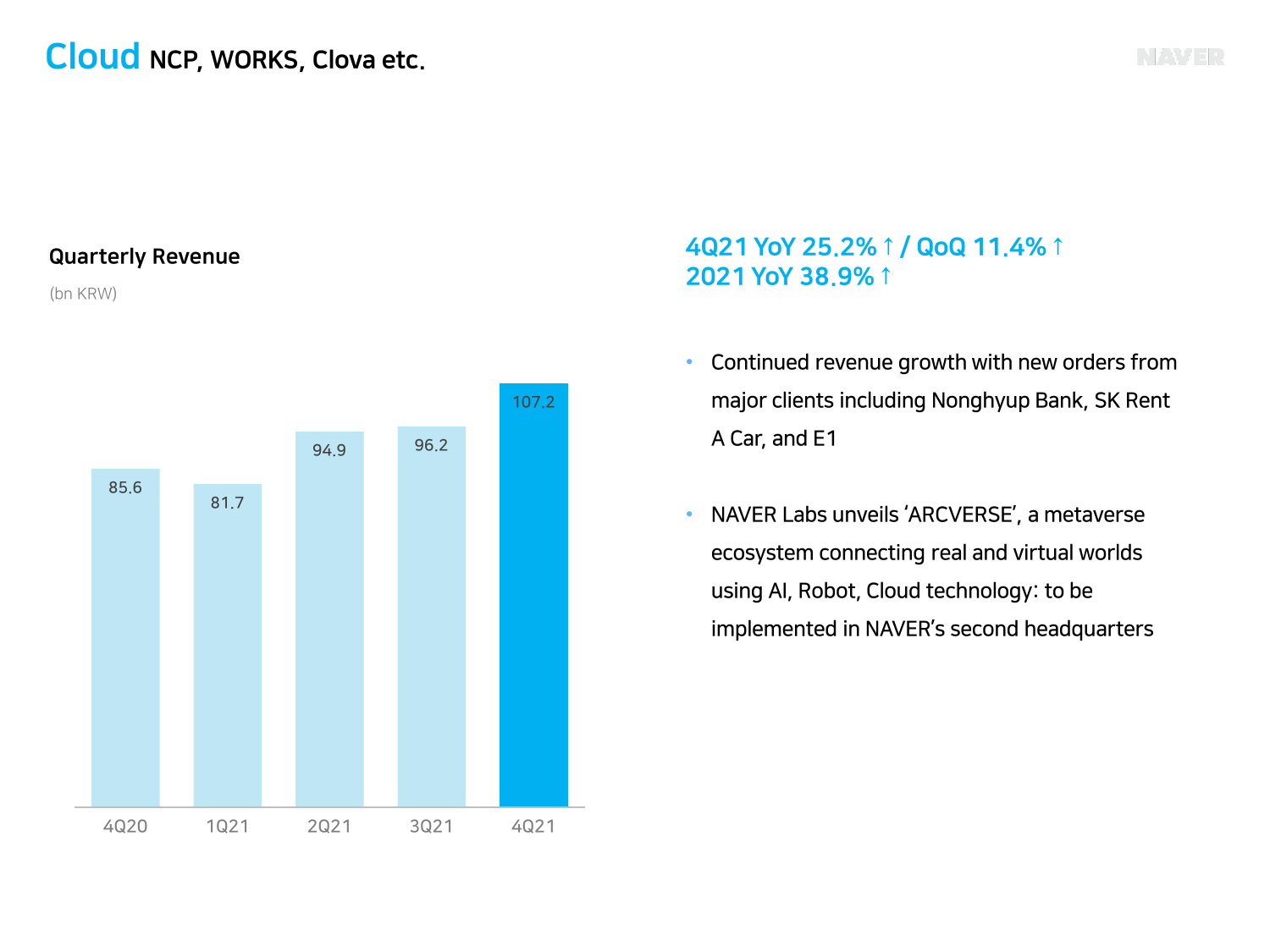## Operating Expenses/Income

- Operating expenses increased 32.6% YoY, as preemptive developer recruitment led to temporary increase in bonus and retirement benefit payments recognition in 4Q
- 4Q net income fell due to rise in financial product valuation losses and annual tax adjustments

| (bn KRW)                                          | 4Q20    | 3Q21    | 4Q21**  | Y/Y      | Q/Q      | FY2021   | Y/Y      |
|---------------------------------------------------|---------|---------|---------|----------|----------|----------|----------|
| <b>Operating Expenses</b>                         | 1,188.9 | 1,377.5 | 1,576.5 | 32.6%    | 14.4%    | 5,492.1  | 34.3%    |
| Development &<br><b>Operations</b>                | 312.4   | 389,0   | 466.2   | 49.2%    | 19.8%    | 1,629.1  | 36.1%    |
| Partner                                           | 534.9   | 608.8   | 714.5   | 33.6%    | 17.4%    | 2,415.0  | 34.4%    |
| Infrastructure                                    | 157.9   | 178.2   | 182.9   | 15.8%    | 2.6%     | 686.7    | 24.9%    |
| Marketing                                         | 183.7   | 201.5   | 212.9   | 15.9%    | 5.7%     | 761.3    | 39.5%    |
| <b>Operating Income</b>                           | 323.8   | 349.8   | 351.2   | 8.5%     | 0.4%     | 1,325.5  | 9.1%     |
| Non-cash expenses                                 | 95.5    | 160.3   | 132.3   | 38,6%    | $-17.5%$ | 589.1    | 67.4%    |
| $\mathsf{\mathsf{L}}$ Stock based<br>compensation | 19.9    | 71.0    | 37.0    | 86.3%    | $-47.9%$ | 237.9    | 192.3%   |
| <b>Adjusted EBITDA*</b>                           | 419.2   | 510.1   | 483.5   | 15.3%    | $-5.2%$  | 1,914.6  | 22,2%    |
| <b>Net Income</b>                                 | 384.1   | 322.7   | 235.7   | $-38.6%$ | $-27.0%$ | 16,413.5 | 1,842.4% |

\* EBITDA + stock-based compensation

\*\* A change in NAVER Plus Membership reward point accounting method led to (+/-) adjustments in Commerce (-W18bn) and Fintech (+W14bn) segments' revenue and operating expense, with no impact to operating income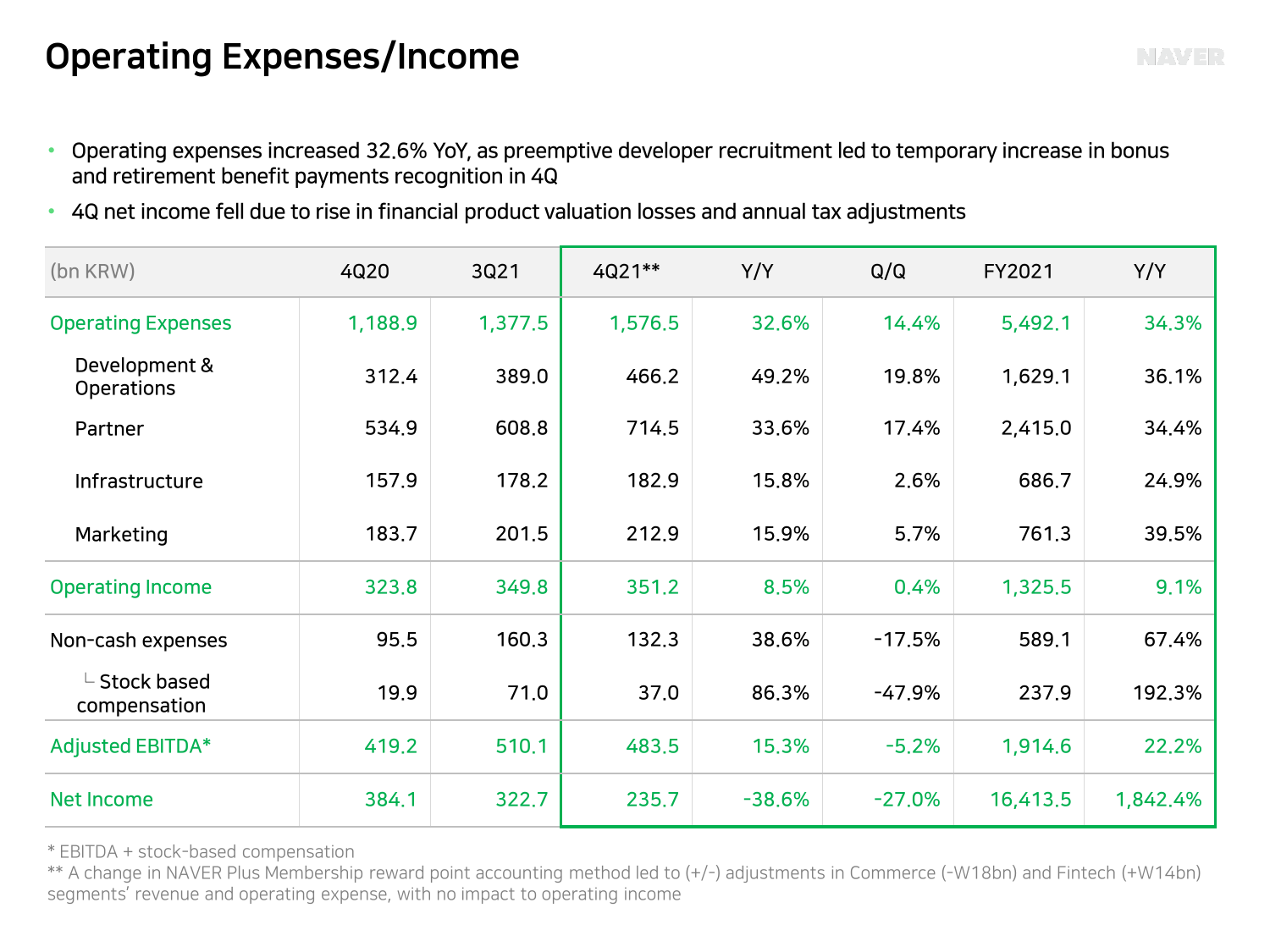## Operating Income, Adjusted EBITDA

#### Operating Income

#### (bn KRW)

![](_page_9_Figure_4.jpeg)

### Adjusted EBITDA

(bn KRW)

![](_page_9_Figure_7.jpeg)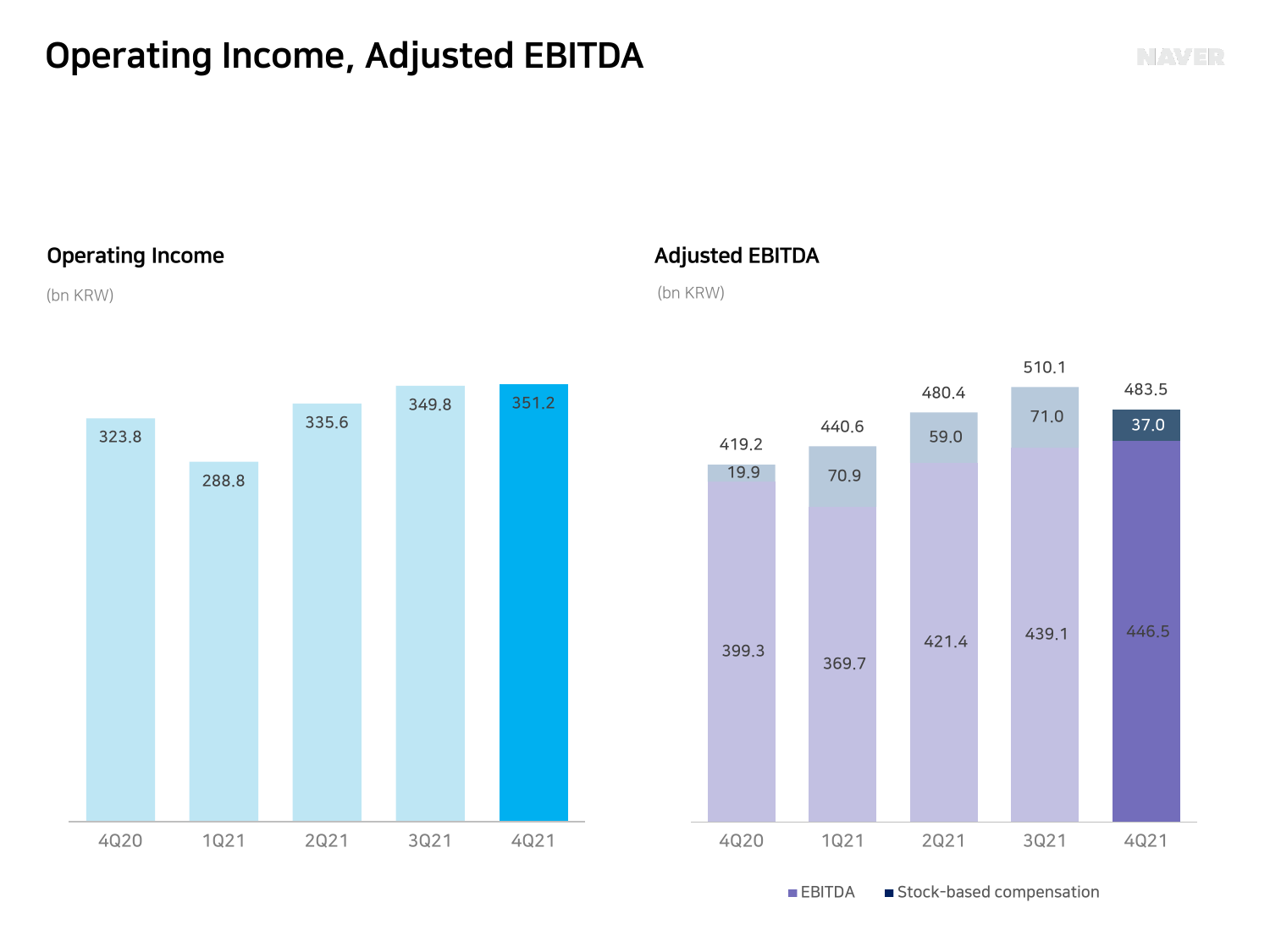## R&D/CapEx, Net Income

![](_page_10_Figure_1.jpeg)

235.7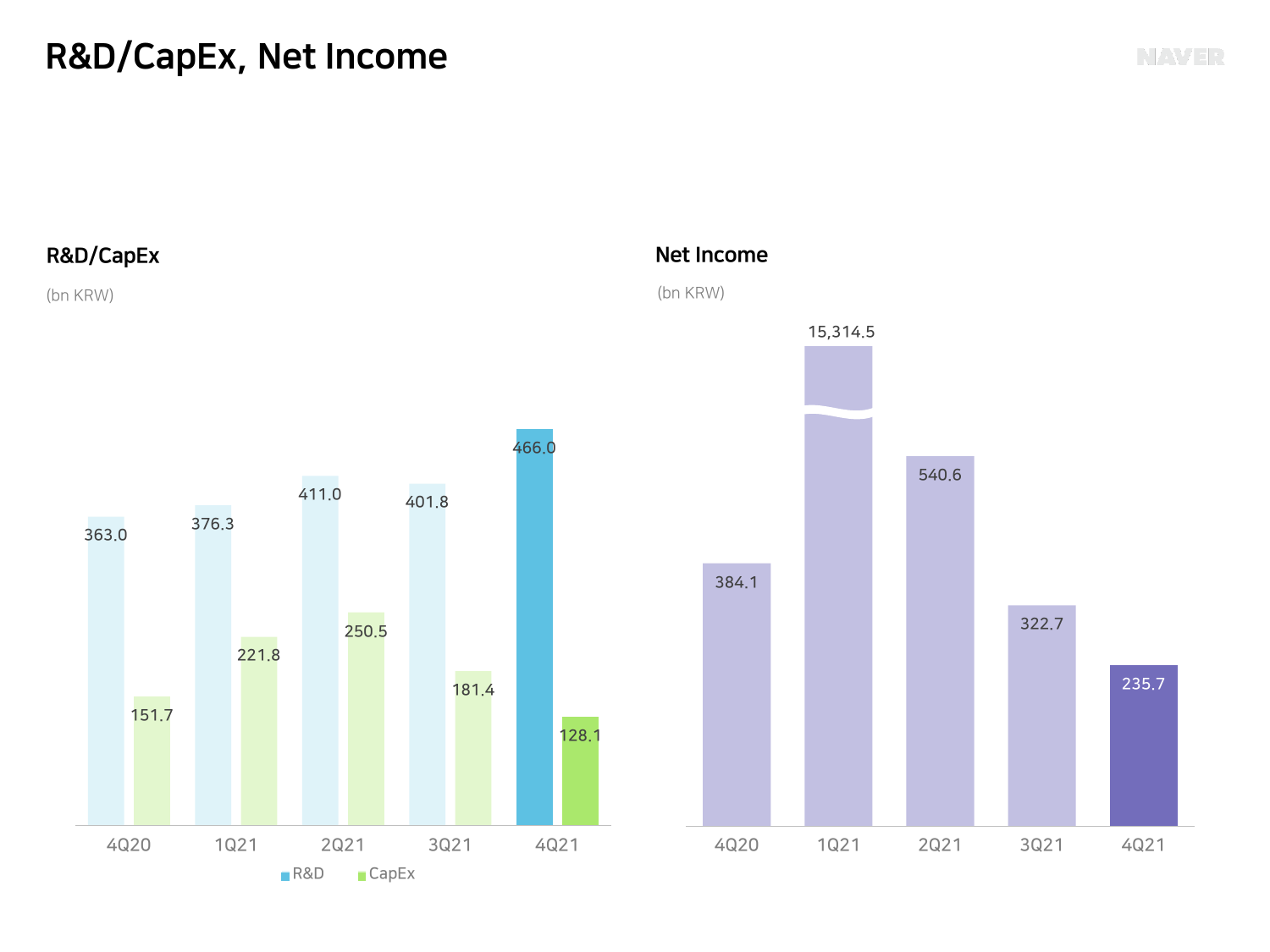## FCF (Consolidated)

• FCF: Operating Income + Non-cash Items<sup>1)</sup> – CapEx<sup>2)</sup> –Tax<sup>3)</sup>

![](_page_11_Figure_2.jpeg)

1) Non-cash Items: Tangible & intangible asset depreciation cost, bad debt expenses, retirement benefit(excluding net payment), SBC, etc.

2) CapEx: Tangible & intangible asset acquisition cost

3) Tax(actual payment amount): 2021 estimated tax is 626.9 bn KRW